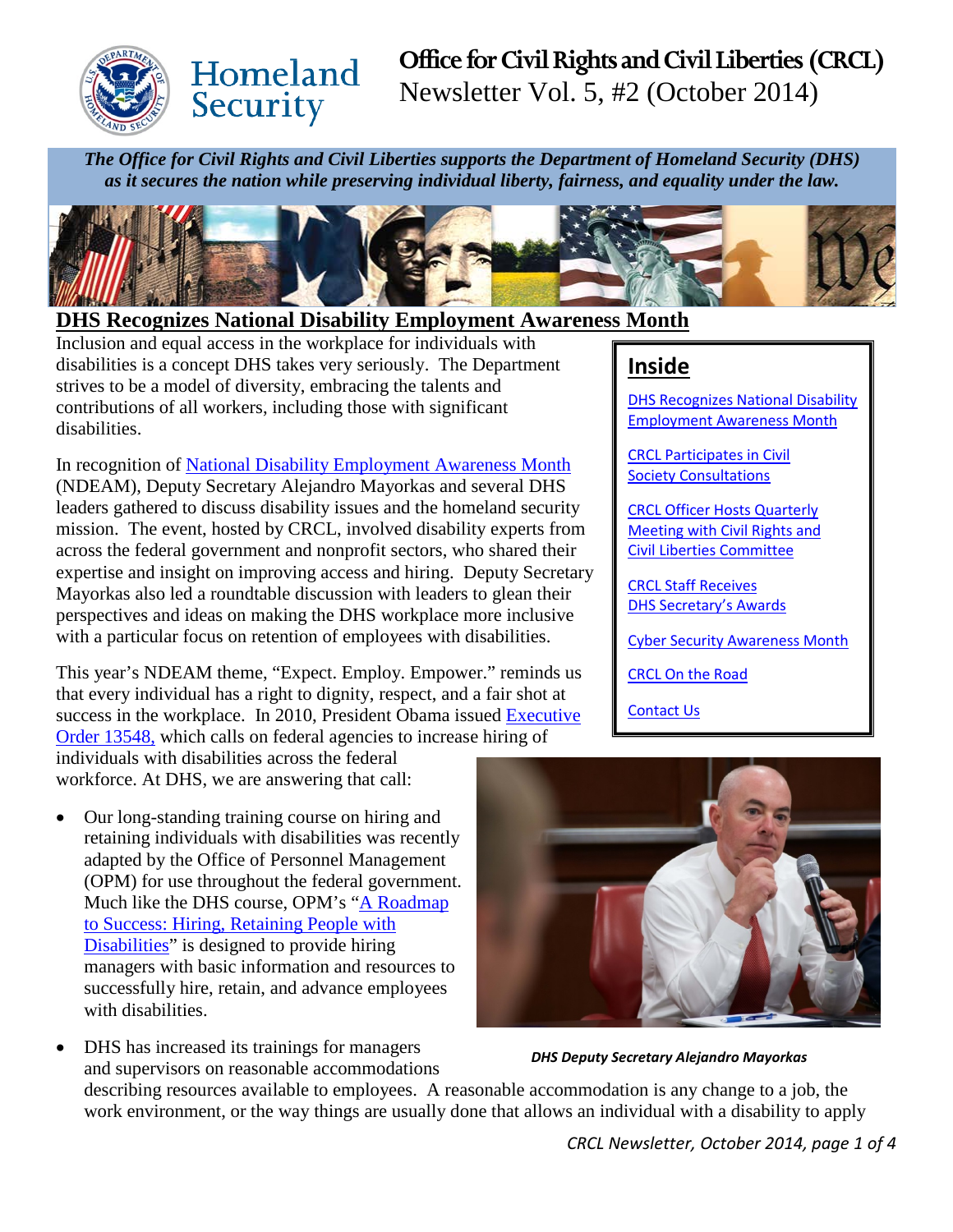for a job, perform job functions, or enjoy equal access to benefits available to others in the workplace. Due to greater awareness the Department has significantly increased the number of accommodations provided to employees.

- DHS has increased its hiring of individuals with disabilities leveraging [Schedule A hiring,](http://dhsconnect.dhs.gov/org/comp/crcl/Documents/1%20-%20Schedule%20A%20Brochure%208.5x11.pdf) a process which allows federal agencies to use a special authority to hire persons with disabilities.
- DHS is participating in the Workforce [Recruitment Program](https://wrp.gov/LoginPre.do?method=login) (WRP) which connects federal employers with highly motivated students and recent college graduates with disabilities. Since 1995 over 6,000 students and recent graduates have received temporary and permanent employment opportunities through the WRP.



*DHS leaders participate in a roundtable discussion on disability issues at DHS*

• DHS is exploring partnerships with innovative programs like [Project SEARCH,](http://www.projectsearch.us/Home.aspx) an internship program that provides young adults with intellectual disabilities the opportunity to acquire work experience along with competitive, marketable, and transferable skills. The goal is for each intern to gain successful paid employment.

### <span id="page-1-0"></span>**CRCL Participates in Civil Society Consultations**

Earlier this year, CRCL led the Department's delegations at the United Nations hearings in Geneva under the International Covenant on Civil and Political Rights, and the Convention on the Elimination of All Forms of Racial Discrimination. In September 2014, CRCL, along with the U.S. Department of Labor, organized a civil society consultation on the immigration- and labor-related recommendations arising from the 2010 Universal Periodic Review (UPR) of the United States' human rights record. The consultation, attended in person or by teleconference by dozens of representatives of nongovernmental organizations (NGO) and officials from DHS, the U.S. Department of Justice, the U.S. Department of Labor, the National Labor Relations Board, and the U.S. Equal Employment Opportunity Commission, covered a broad range of issues, from immigration detention and racial profiling to labor rights of noncitizens. Representatives of civil society pressed important questions and proposed substantial recommendations on implementation of the accepted recommendations of the 2010 UPR process.

This month CRCL participated in a civil society consultation hosted by the Department of State in preparation for November's hearing under the Convention Against Torture (CAT). There too representatives of NGOs presented both questions and recommendations to enhance the United States' implementation of that important international convention. The hearing before the CAT Committee will be held in Geneva in November while the United States expects to appear for the UPR in mid-2015.

### <span id="page-1-1"></span>**CRCL Officer Hosts DHS Civil Rights and Civil Liberties Committee Quarterly Meeting**

CRCL Officer Megan Mack recently hosted the quarterly meeting of the DHS Civil Rights and Civil Liberties Committee, a group of national NGOs who engage with the Department on immigration policy issues related to civil rights and civil liberties. Discussion topics included: conditions of family detention, U.S. Immigration and Custom Enforcement's use of DMV databases, CRCL sexual assault investigations, and the Expedited Removal process.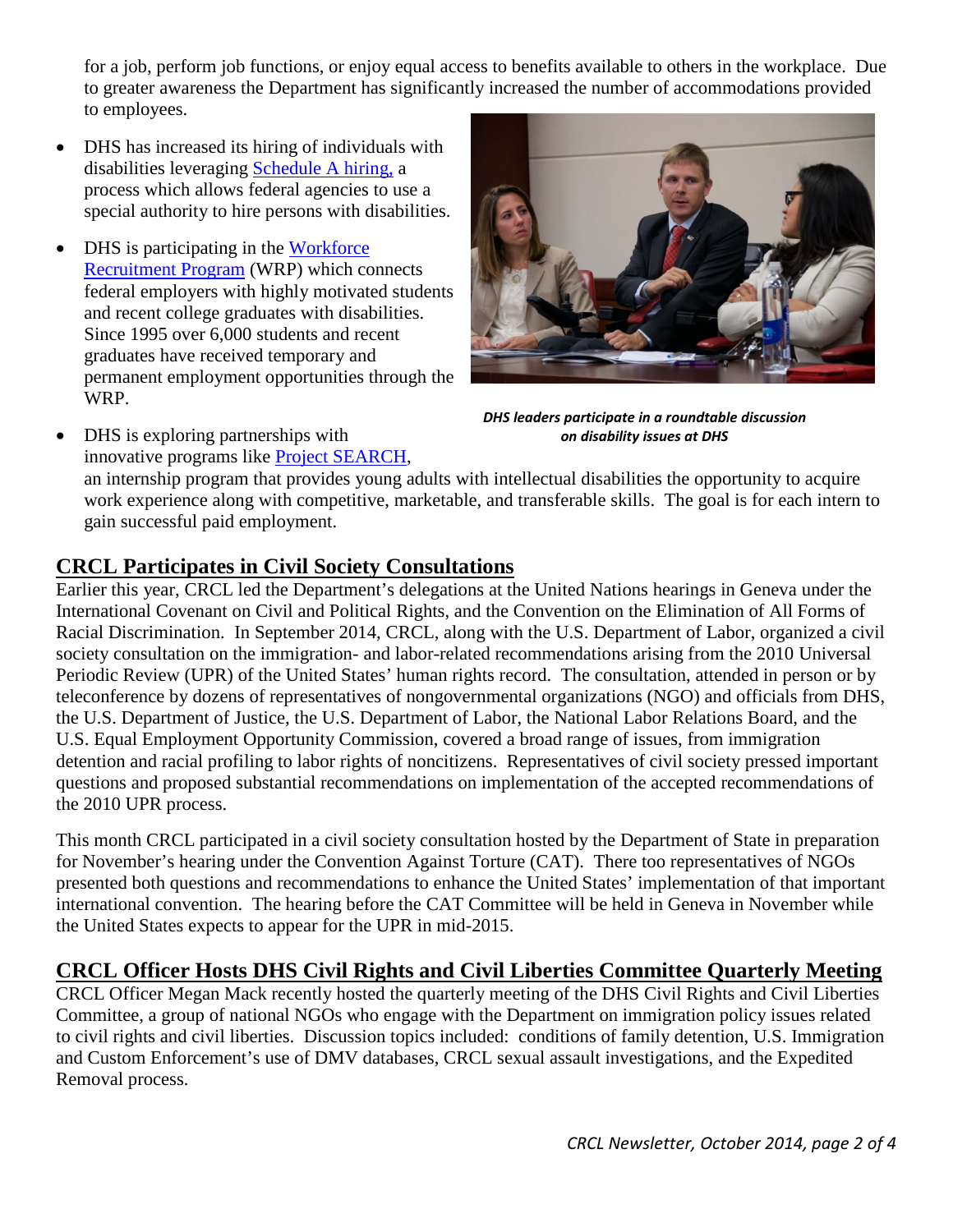### <span id="page-2-0"></span>**CRCL Staff Receives DHS Secretary's Award**

Several CRCL staff members received the *[Secretary's Award for Excellence](http://www.dhs.gov/2014-awards-excellence)* which recognizes achievement or innovation by an invididual or team engaged in work to advance the mission of the Department. CRCL staff, pictured below with Officer Megan Mack, were recognized for their contributions to three initiatives:

- Exceptional effort in implementing the first automated immigration information sharing intiative between the U.S. and Canada;
- Exceptional service and performance in developing the DHS Data Framework to assist with information sharing across DHS; and
- Cross-government efforts to comply with the Prison Rape Elimination Act.



*From left to right: CRCL Officer Megan H. Mack, Mark Becker, James McNeely, Miriam Moore, Rebekah Tosado, Thomas Sharp, Amy Cucinella, and Margaret Schaefer*

### <span id="page-2-1"></span>**National Cyber Security Awareness Month**

Cyber security is a critical component of the nation's economic wellbeing and has become an integral part of our collective national security. Both essential services and critical infrastructure increasingly rely on cyber networks and systems. Throughout October, DHS is recognizing National Cyber Security Awareness Month, an effort to increase the public's understanding of basic cyber security practices and the role each of us plays in keeping cyber space safe and secure.

Improving the security and resilience of these networks is one of DHS' core missions. "Today our nation's cyber networks are as much a part of the American homeland as they are indispensable to modern life in America – the very backbone of our 21st century economy and a major nerve center of our national security," said Secretary of Homeland Security Jeh Johnson. "Cyber security is a shared responsibility. Every one of us must practice basic cyber security because an intrusion into one computer can affect an entire network."

National Cyber Security Awareness Month reflects our shared responsibility to secure cyber space, and looks ahead by engaging all members of the community in an ongoing dialogue about emerging cyber



security issues. DHS works year-round to increase cyber security awareness through its [Stop.Think.Connect.™ campaign](http://stcguide.com/) which encourages Americans to practice safe online behavior. The campaign offers the following tips to stay safe online: